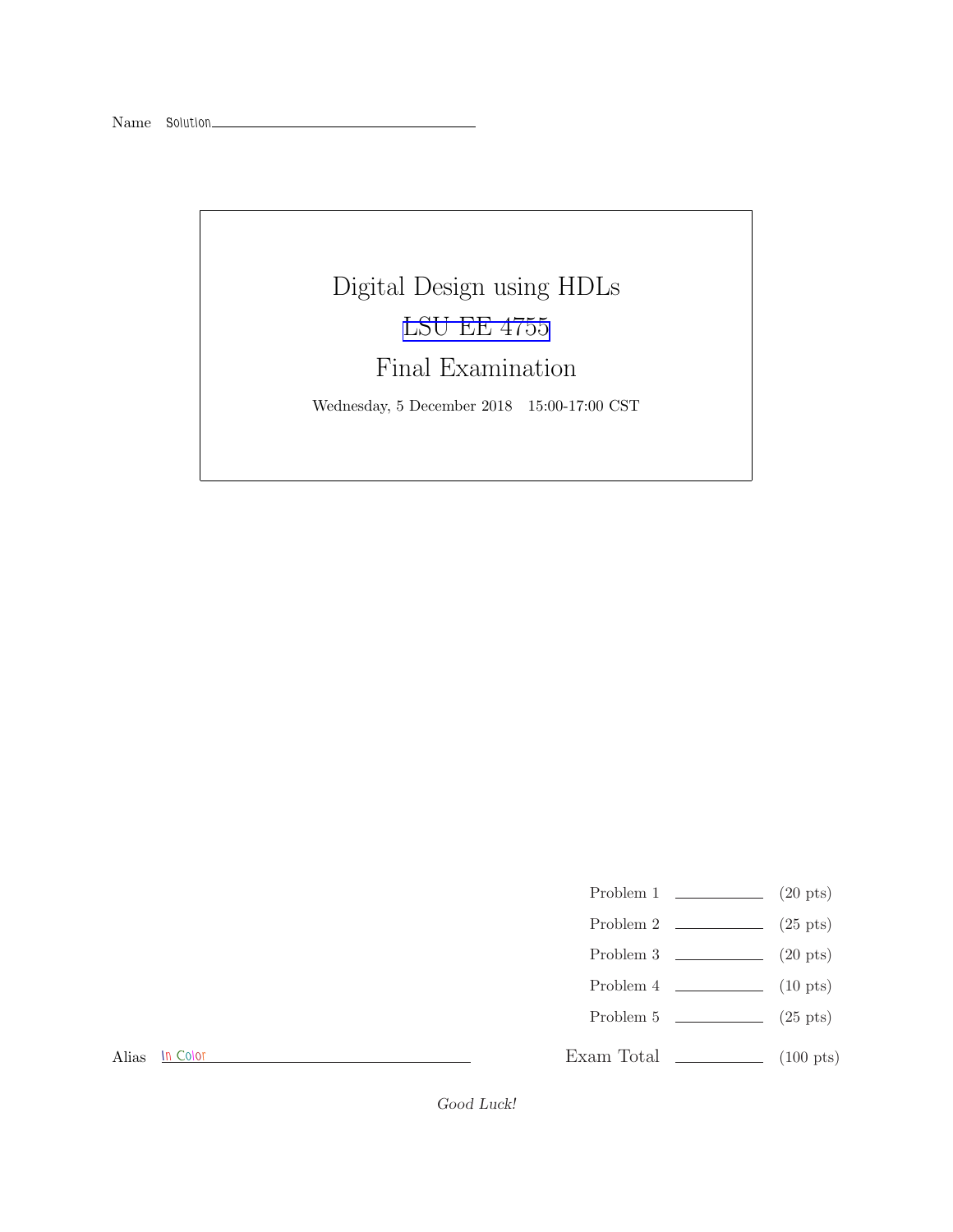Problem 1: [20 pts] Appearing to the right is the hardware inferred for the Homework 7 Problem 2 module, the fast sequential multiplier which skipped over zeros in the multiplicand.

(a) Notice that some hardware is circled in blue. Optimize that hardware and show the cost of the optimized hardware. The optimized hardware should generate signals sv prod and oa new. If possible, replace the multiplexors with simpler gates.

 $\triangledown$  Show optimized hardware.

Solution appears to the lower-right in purple.

 $\triangledown$  Cost of optimized hardware:

The  $\lceil \lg n \rceil$ -input NOR gate implementing iter==0 costs  $\lceil \lceil \lg n \rceil - 1 \rceil u_c$ .

The new AND and OR gates cost  $1 u_c$  each. The existing (and unchanged) three-input AND gate costs  $2 u_c$ . The total cost is  $\left[ \left[ \lg n \right] + 3 \right]$ u<sub>c</sub>.



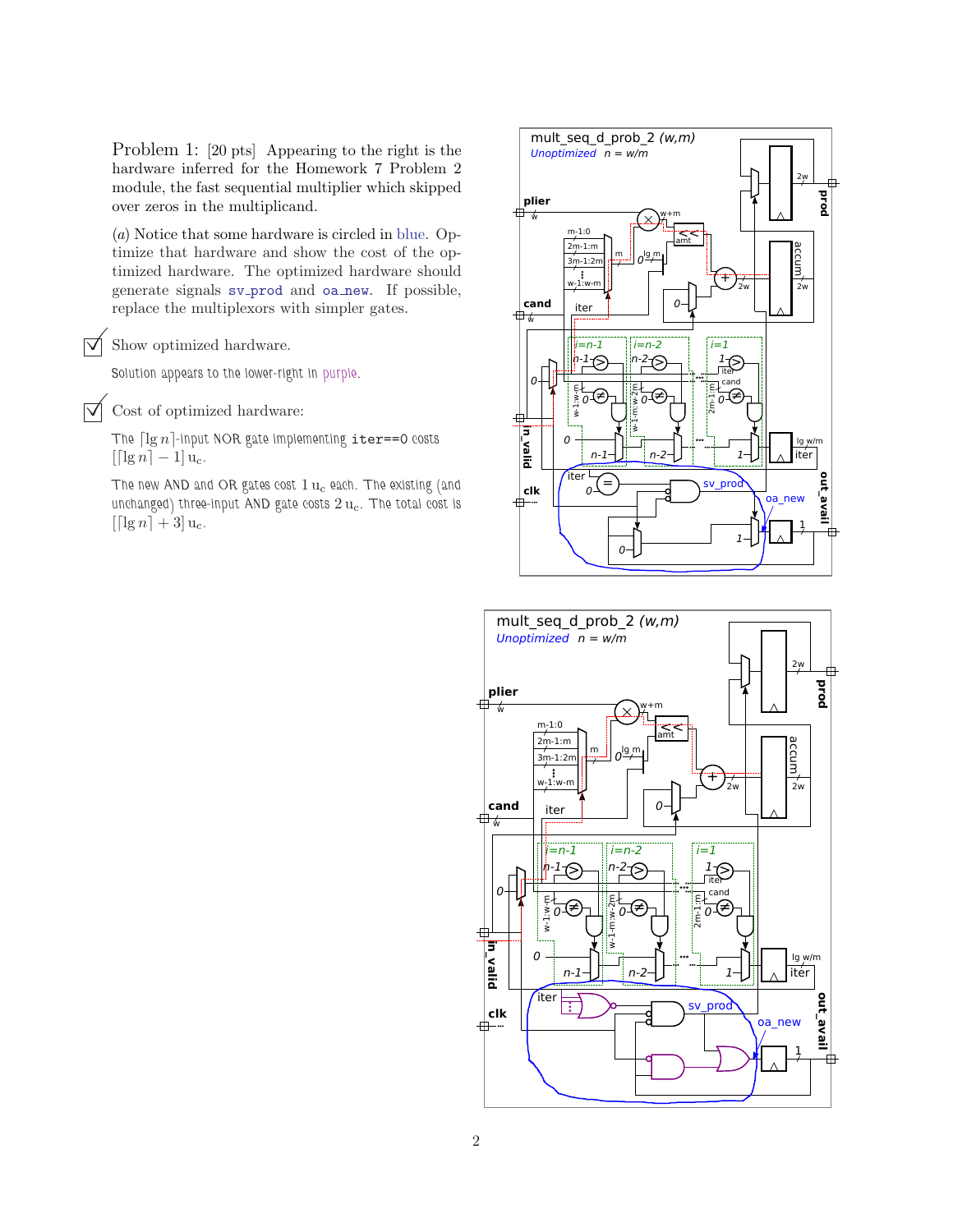(b) In the version of the module appearing below the  $| > |$  units have been replaced by one module, gt, the changed hardware appears in blue. As can be inferred from the diagram bit i of the output of gt, gtv, is 1 iff i>iter. In

iter = next\_iter;

end endmodule

```
prod
                                                                        plier
                                                                      +\sqrt{2}w+m
     the Verilog code below gt is instantiated but it
                                                                                   m-1:0is not being used. Modify the Verilog code so
                                                                                                             amt
                                                                                  2m-1:m
     that the existing for loop uses the output of
                                                                                                                                         accum
                                                                                              \frac{m}{\gamma} o^{lg} m
                                                                                  3m-1:2m
     gt instead of the > operators. Pay attention
                                                                                   w_1^{\{8\}} w-m
                                                                                                                       +
     to the version of iter used by gt.
                                                                                                                                         2w2w
                                                                        cand
                                                                                                            \Omegaiter
\triangledown Use gt output in existing for loop.
                                                                     ⊕
                                                                                        gt p<sup>gtv</sup>
      Make sure that gt uses correct iter version.
                                                                                      gti-n n
     module mult_seq_d_prob_2
                                                                                         [n-1][n-2] [1]
        #( int w = 16, int m = 2)
                                                                          O -cand
          ( output logic [2*w-1:0] prod,
                                                                                                  E<br>N-1-m:w-1<br>N-1-m
                                                                                                                     \frac{1}{2}<br>\frac{1}{2}<br>\frac{1}{2}\begin{matrix} \frac{1}{2} & \frac{1}{2} & \frac{1}{2} \\ \frac{1}{2} & \frac{1}{2} & \frac{1}{2} \\ \frac{1}{2} & \frac{1}{2} & \frac{1}{2} \\ \frac{1}{2} & \frac{1}{2} & \frac{1}{2} \end{matrix}⊽∉
                                                                                                        ≠
                                                                                                    0
             output logic out_avail,
             input uwire clk, in_valid,
                                                                       in_valid
             input uwire [w-1:0] plier, cand );
                                                                                  0
                                                                                                                                         lg w/m
                                                                                                                                         iter
                                                                                        n-1
                                                                                                      n-2
                                                                                                                           1
          localparam int n = (w + m - 1) / m;
                                                                                                                                               out_avail
                                                                                   iter <sup>L</sup>
                                                                                           =
          localparam int iter_lg = \frac{\cosh(1 - \cosh(1 - \cosh(1 - \cosh(1 - \cosh(1 - \cosh(1 - \cosh(1 - \cosh(1 - \cosh(1 - \cosh(1 - \cosh(1 - \cosh(1 - \cosh(1 - \cosh(1 - \cosh(1 - \cosh(1 - \cosh(1 - \cosh(1 - \cosh(1 - \cosh(1 - \cosh(1 - \cosh(1 - \cosh(1 - \cosh(1 - \cosh(1 - \cosh(1 - \cosh(1 - \cosh(1 - \cosh(1 - \cosh(1 - \cosh(1 - \cosh(1 - \clk
                                                                                       \Omega-
          uwire [n-1:0] [m-1:0] cand_2d = cand;—⊞——
          bit [iter_lg-1:0] iter, next_iter;
                                                                                                                                          1
          logic [2*w-1:0] accum;
                                                                                                                           1
                                                                                               \Omegauwire [n-1:0] gtv;
          uwire [iter_lg-1:0] gt\_iter = (in valid ? 0 : iter); \forall // \forall FILL IN
          gt #(n,iter_lg) gti( gtv, gt_iter );
          always_ff @( posedge clk ) begin
               if ( in_valid ) begin
                   iter = 0; \arctan = 0; \arctan \arctan 1 = 0;
              end else if ( !out_avail && iter == 0 ) begin
                   prod = accum; out_avail = 1;end
               accum += plier * cand_2d[iter] << ( iter * m );
              next\_iter = 0;// for ( int i=n-1; i>0; i-- ) if ( i>iter && cand_2d[i] ) next_iter = i;
               for ( int i=n-1; i>0; i-- ) if ( \mathbb{Q}[V][i] && cand_2d[i] ) next_iter = i;
```
mult seq d prob  $2 (w,m)$ 

Unoptimized n = w/m

2w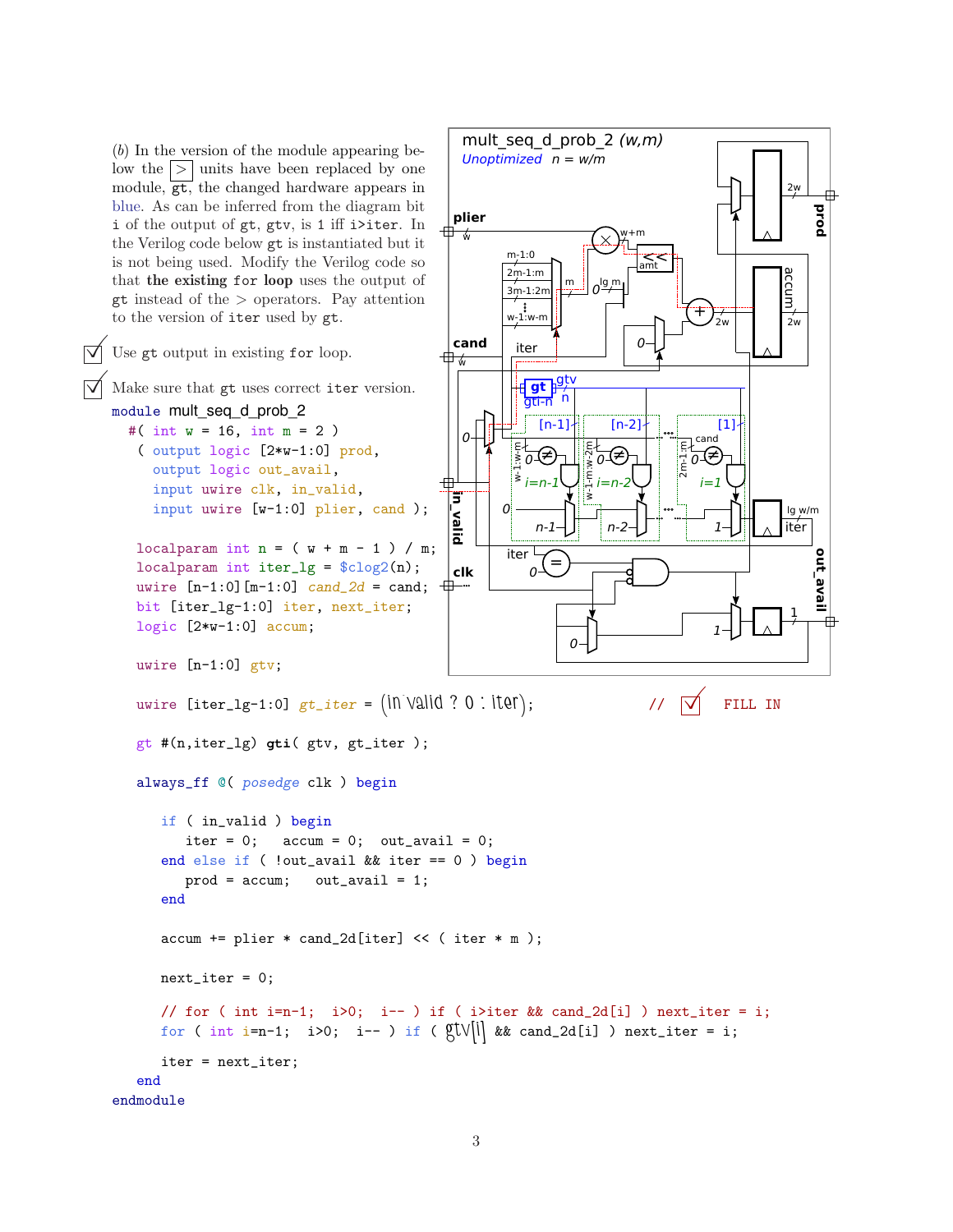Problem 2: [25 pts] The point of the gt module in the previous problem was to reduce cost, just in case the synthesis program didn't notice that the cost of computing each of  $n-1$ >iter,  $n-2$ >iter, ..., 2>iter, 1>iter, would be less than  $n-1$  times the cost of computing one of them. The recursive module below computes these quantities and can be used for the gt module from the previous problem.

```
module gtd_rec #( int n = 16, int lgn = lclog2(n) )
   ( output logic [n-1:0] gt, input uwire [lgn-1:0] iter );
  localparam int nh = n / 2; // Note: n must be a power of 2.
   if (n == 2) begin
      assign gt[0] = 0;
      assign gt[1] = !iter[0];end else begin
     uwire [nh-1:0] gtlo;
      gtd_rec #(nh) glo( gtlo, iter[lgn-2:0] );
     localparam logic [nh-1:0] zeros = 0, ones = -1;
      assign gt = iter[lgn-1] ? { gtlo, zeros } : { ones, gtlo };
   end
endmodule
```
(a) Show the hardware that will be inferred for this module for an arbitrary value of n. In this case, do not show what is inside the recursively instantiated module.

 $\overrightarrow{\bigvee}$  Show hardware for arbitrary  $n > 2$ . (Don't show recursive module contents.)

Solution appears below.

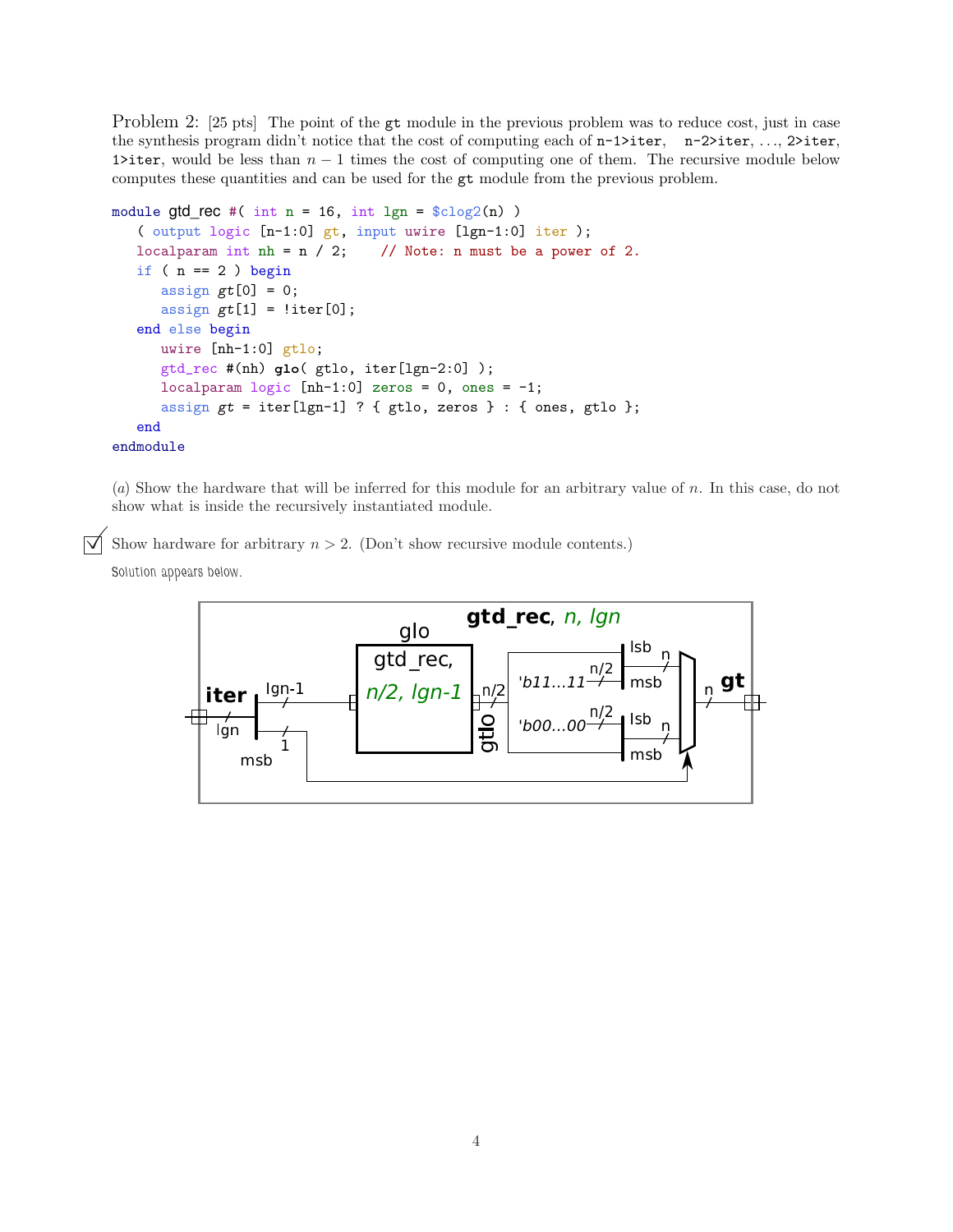(b) There should be a significant optimization opportunity in the hardware above. Show it.

 $\overrightarrow{\mathcal{A}}$  Show how the hardware will be optimized. The result should be AND, OR, and other basic logic gates.

Solution appears below. From the previous solution notice that the  $n/2$  LSB of the lower mux input are all zeros. Therefore we can optimize the three gates per bit, into just an AND gate using the inverted select signal. Similarly, the  $n/2$  MSB of the upper mux input are all 1's, so we can optimize those bits into just an OR gate.

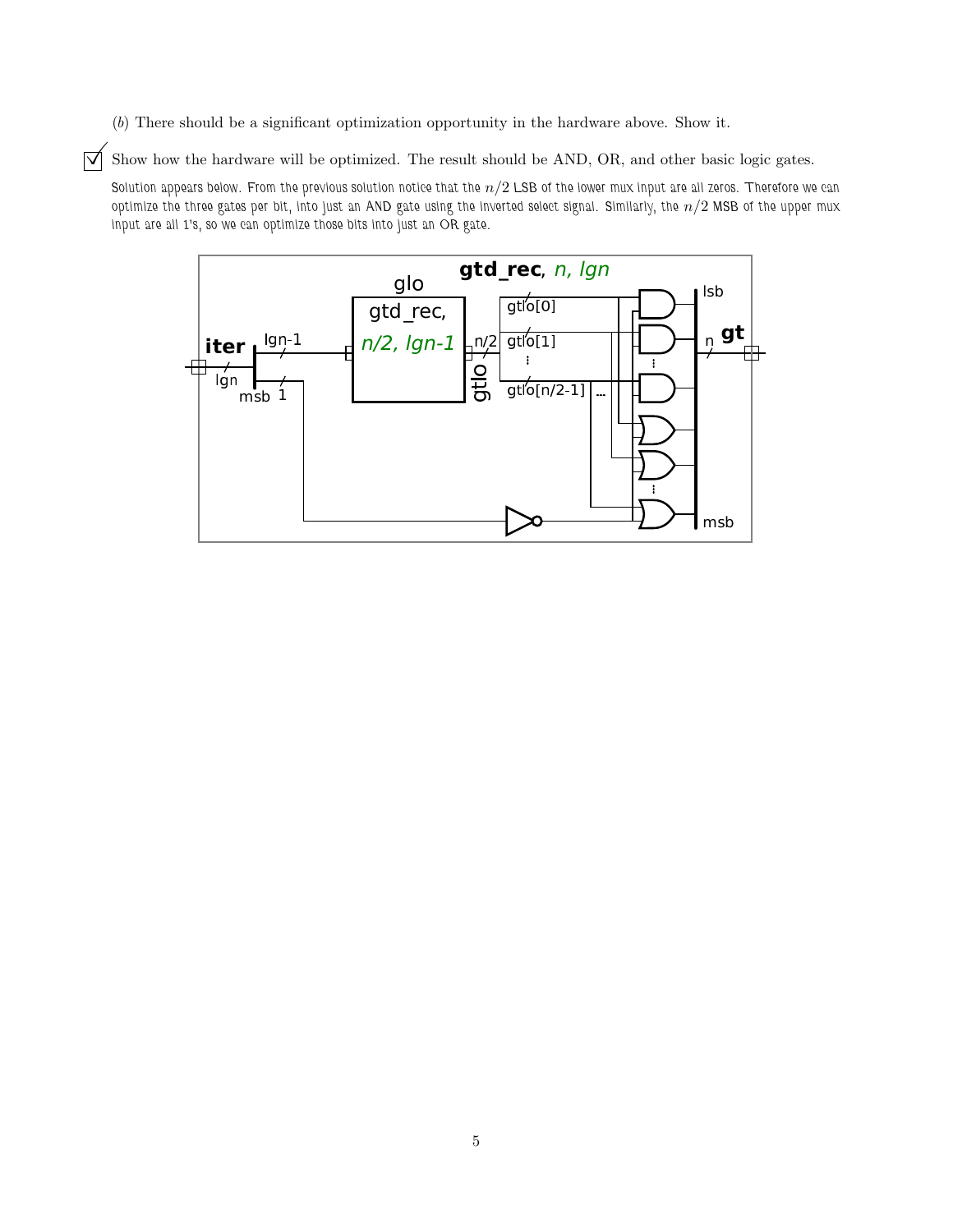(c) Show the hardware that will be inferred for  $n = 8$  after elaboration. That is, show the hardware inside all of the recursive instantiations.

 $\overrightarrow{\mathsf{V}}$  Show hardware for  $n = 8$ . Show the contents of all recursively instantiated modules.

The solution appears below.



(d) Compute the cost and delay using the simple model. Show these in terms of n assuming that n is a power of 2.

 $\overrightarrow{\bigvee}$  Cost and  $\overrightarrow{\bigvee}$  delay in terms of n.

The cost of the hardware for  $n = 2$  is 0 (because with the simple model NOT gates are free!). The cost of the hardware for size  $n=2^\eta, \eta>1$  is  $n$  gates plus the cost of a size  $n/2$  module. The total cost for a module of size  $n=2^\eta,$   $\eta>1$  is

$$
\sum_{l=2}^{\eta} 2^l = 2^{\eta+1} - 4 = (2n - 4) u_c.
$$

Since the critical path through each level is 1, the total delay is

$$
\sum_{l=2}^{\eta} 1 u_t = (\eta - 1) u_t = (\lg n - 1) u_t.
$$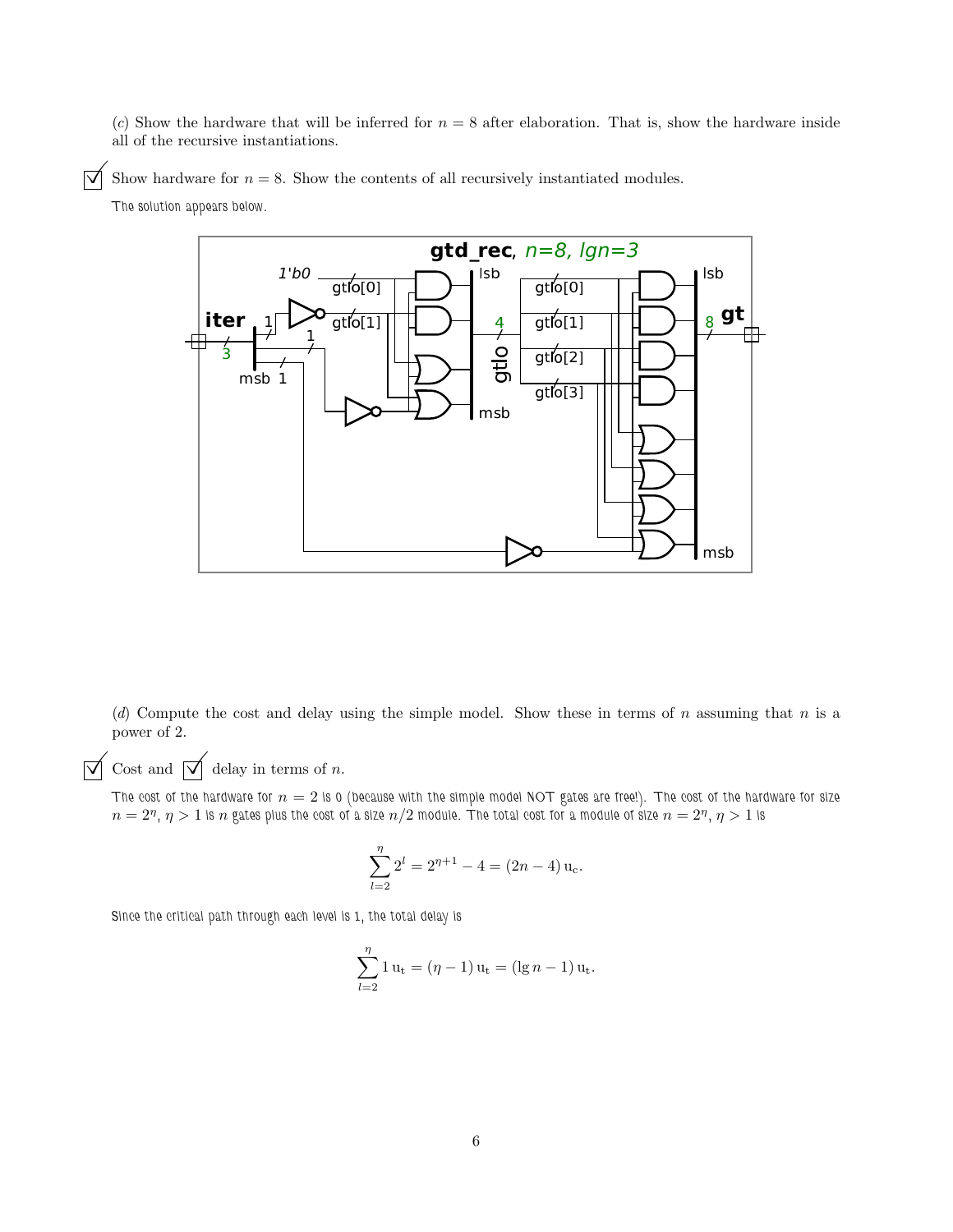Problem 3: [20 pts] Consider the module below.

```
module misc #( int n = 8 )
   ( output logic [n-1:0] a, g, e,
     input uwire [n-1:0] b, c, j, f, input uwire clk);
   logic [n-1:0] z;
   always_ff @( posedge clk ) begin
      a \leq b + c; // Note: nonblocking assignment.
     z = a + j;g = z;end
   always_comb begin
      e = a * f;end
```
#### endmodule

(a) Show the hardware that will be inferred for the module above.

 $\overrightarrow{\mathcal{A}}$  Show inferred hardware.  $\overrightarrow{\mathcal{A}}$  Pay attention to what is and is not a register.  $\overrightarrow{\mathcal{A}}$  Clearly show module ports.

Solution appears below. Registers are inferred for a and  $g$  because they are live out values of the always ff block. Because a non-blocking assignment is used for a the previous value of a is used (the one before assigning b+c) when computing a+j.

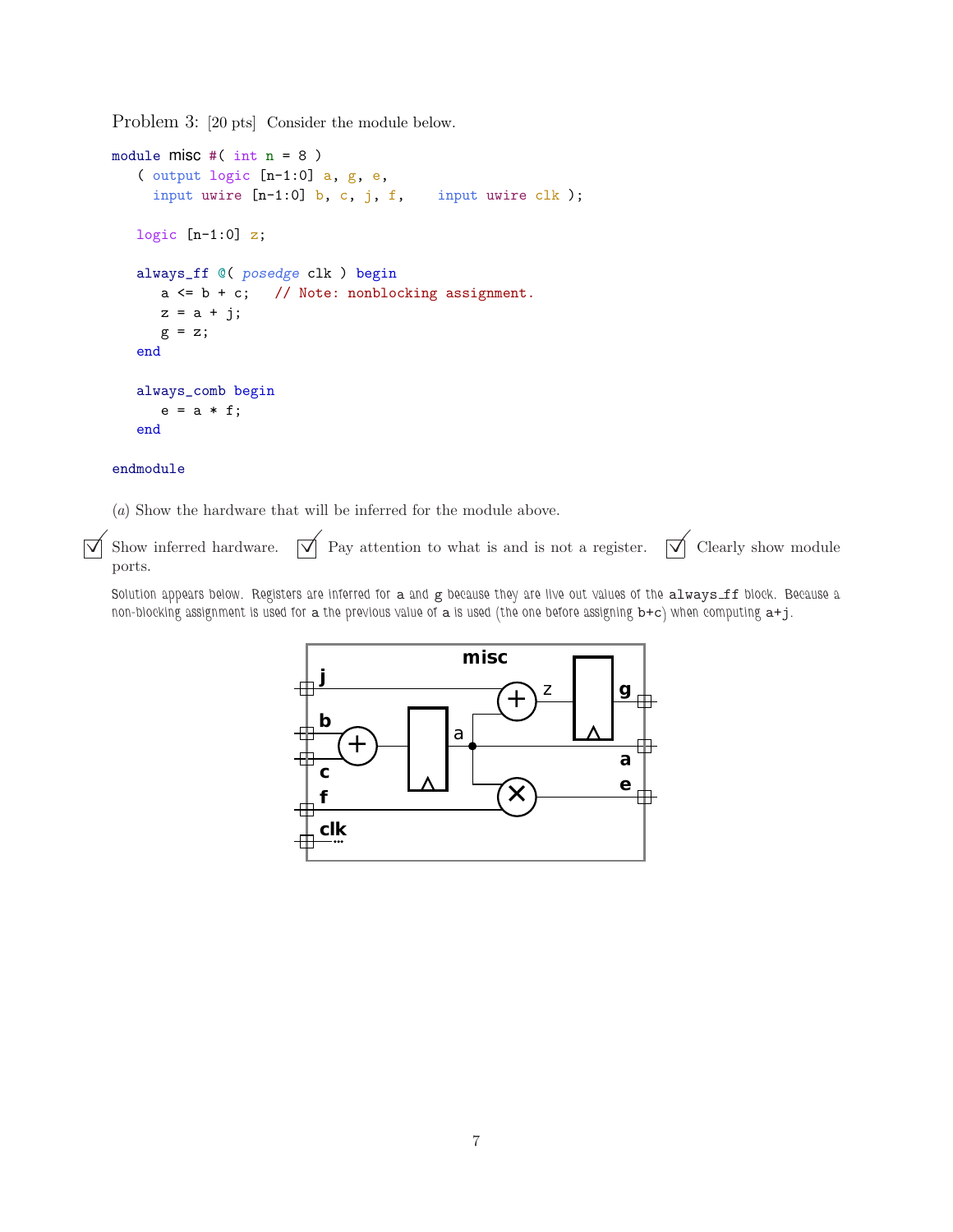```
module misc #(\text{int } n = 8)( output logic [n-1:0] a, g, e,
    input uwire [n-1:0] b, c, j, f, input uwire clk);
  logic [n-1:0] z;
  always_ff @( posedge clk ) begin // Code Position Label: alf
     a \leq b + c; // Note: nonblocking assignment.
     z = a + i;
     g = z;end
   always_comb begin // Code Position Label: alc
     e = a * f;end
```
#### endmodule

(b) Suppose that the event queue is empty at  $t = 10$  when simulating the module above. Show the contents of the event queue for the code above based on the following changes: At  $t = 10$  j changes. At  $t = 12$  clk changes from 0 to 1. At  $t = 14$  f changes.

Show the state of the event queue from  $t = 10$  until it is empty.

The solution appears below. Call the numbers along the top of the diagrams below steps. Step 1 shows the state of the event queue at  $t = 10$ . At step 2 j changes. Object j is not in the sensitivity list for any piece of code so nothing happens, which is why step 3 is exactly like step 1. Sorry j. At step 6 clk changes from 0 to 1. Since clk is in the sensitivity list for the always\_ff block's event control, @( posedge clk ), the simulator will put a resume event for that block, shown as alf, in the inactive region. At step 7 the active region is empty, so the inactive region is copied into the active region and so the always ff block will execute in step 9. (If there were several items in the active region, they would execute one at time.) In step 11 the  $a \leq b+c$  line results in an update event for a being scheduled in the NBA region, shown as Upd-a. When the Upd-a event executes it causes the always\_comb block, shown as alc, to be scheduled because both a and f are on the sensitivity list for that block. Event alc executes at step 17, after which there is no more work to do for  $t = 12$ . At  $t = 14$  f changes causing alc to be seceduled again.

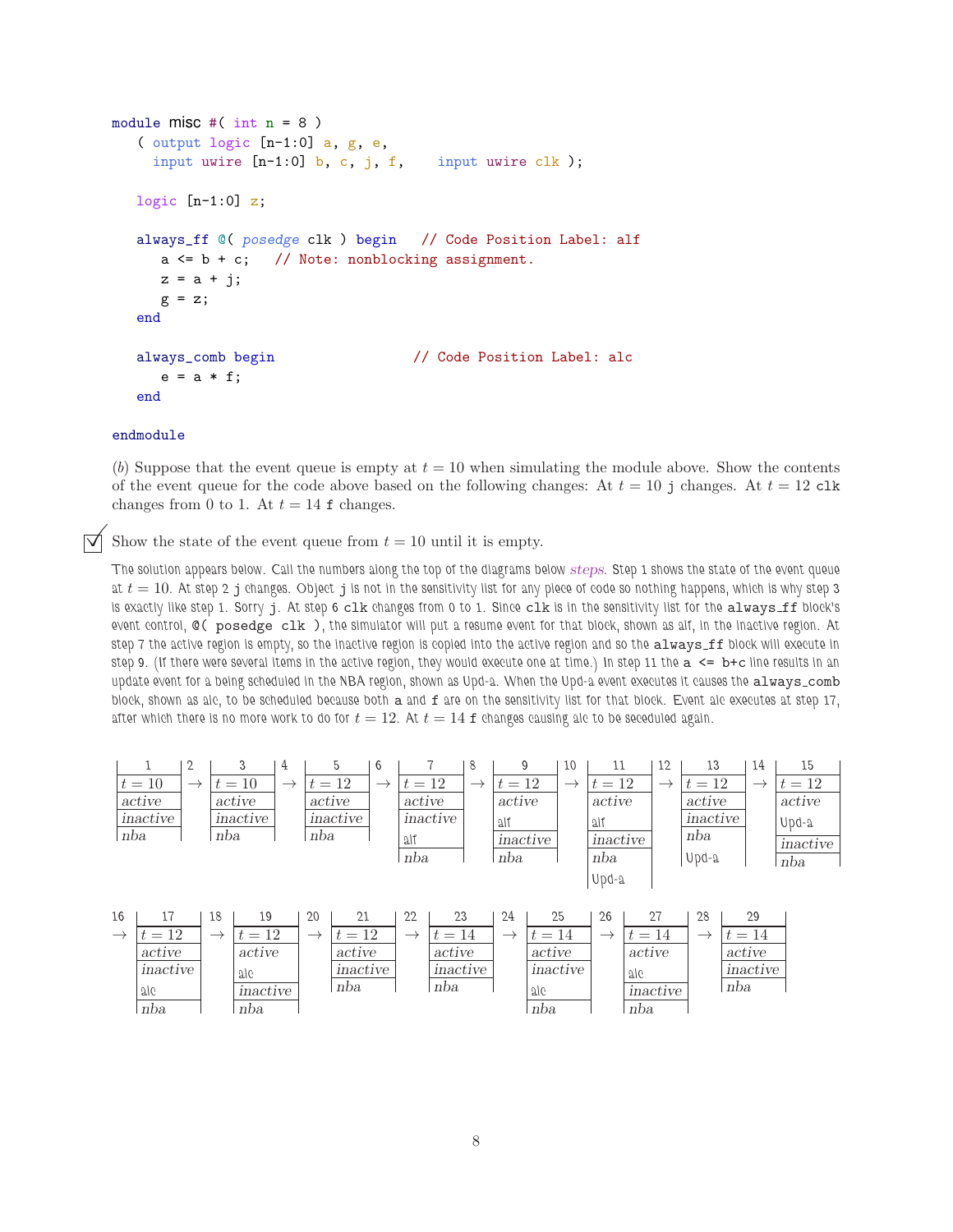Problem 4: [10 pts] Answer each question below.

(a) The module below is not compilable. Explain why and fix it based on what it looks like it is trying to do.

```
module more
  ( input uwire [5:0] w,
   input uwire [w-1:0] a, b,
    output uwire [w:0] s );
   assign s = a + b;
endmodule
// SOLUTION
module more
#( int w = 16 )
  ( input uwire [w-1:0] a, b,
   output uwire [w:0] s );
   assign s = a + b;
```
#### endmodule

 $\triangledown$  Fix the problem.

 $\triangledown$  Describe the problem:

Packed vector dimensions must be specified using elaboration-time constants, but the dimensions of a, b, and s are specified in terms of a module input, which is not a constant value. The fix assumes that w was supposed to be a module parameter.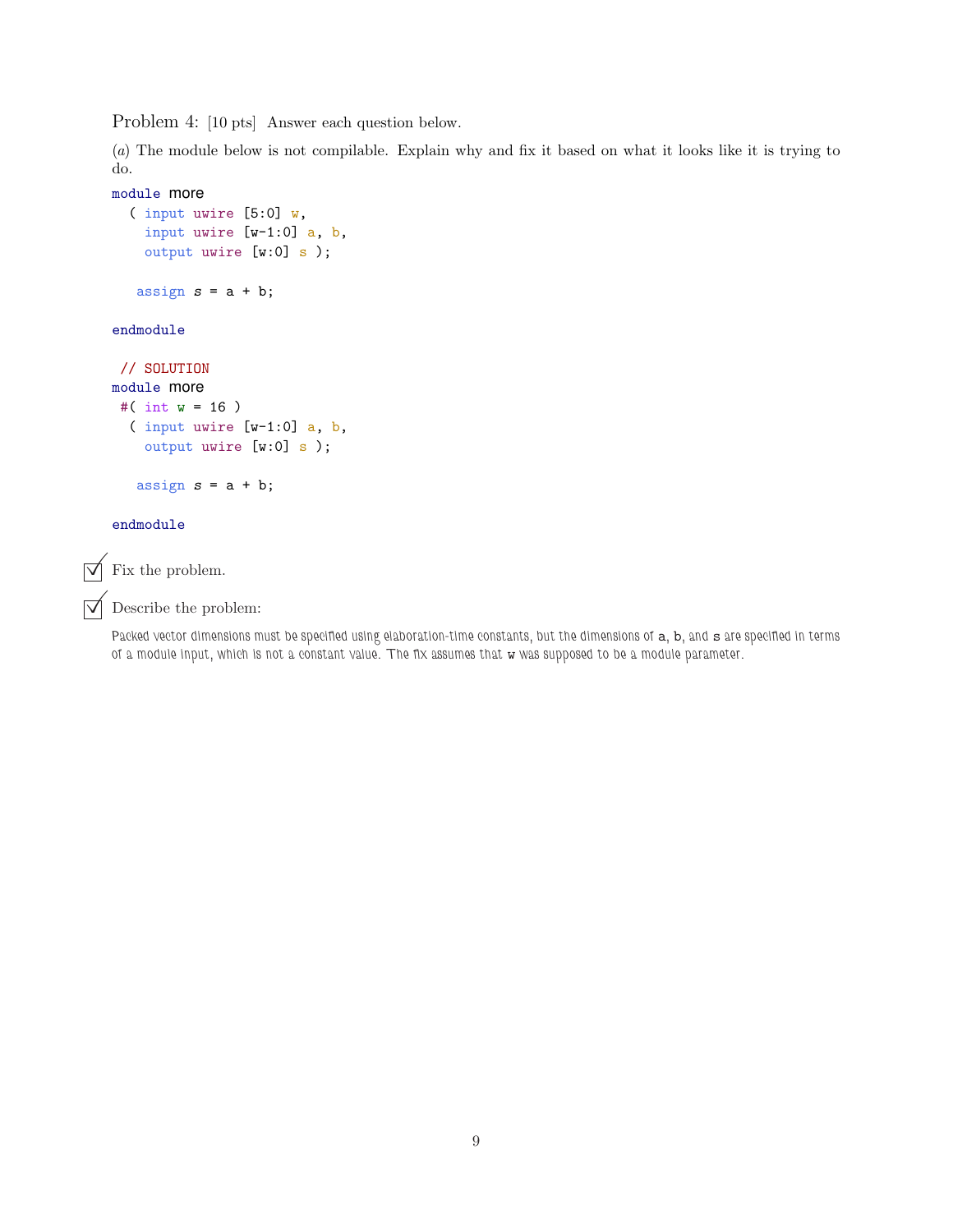(b) The module below is supposed to count cycles but it won't work as written. Describe the problem and fix it.

#### module tic\_toc

```
( output logic [7:0] cycles,
 input uwire clk, reset );
```
#### always\_comb begin

```
if ( reset ) cycles = 0;
else if ( clk ) cycles = cycles + 1;
```
end

#### endmodule

```
// SOLUTION
module tic_toc
  ( output logic [7:0] cycles,
    input uwire clk, reset );
   always_ff @( posedge clk )
      if ( reset ) cycles = 0; else cycles = cycles + 1;
```
#### endmodule

 $\triangledown$  Describe the problem:

The sensitivity list of the always comb module includes live-in values, including cycles in this case. But cycles is also a live-out, and so there is the potential for an infinite loop since each change in cycle will cause the always\_comb to reëxecute.

### $\triangledown$  Fix the problem.

In the fixed code, appearing above, the always\_comb is replaced by an always\_ff.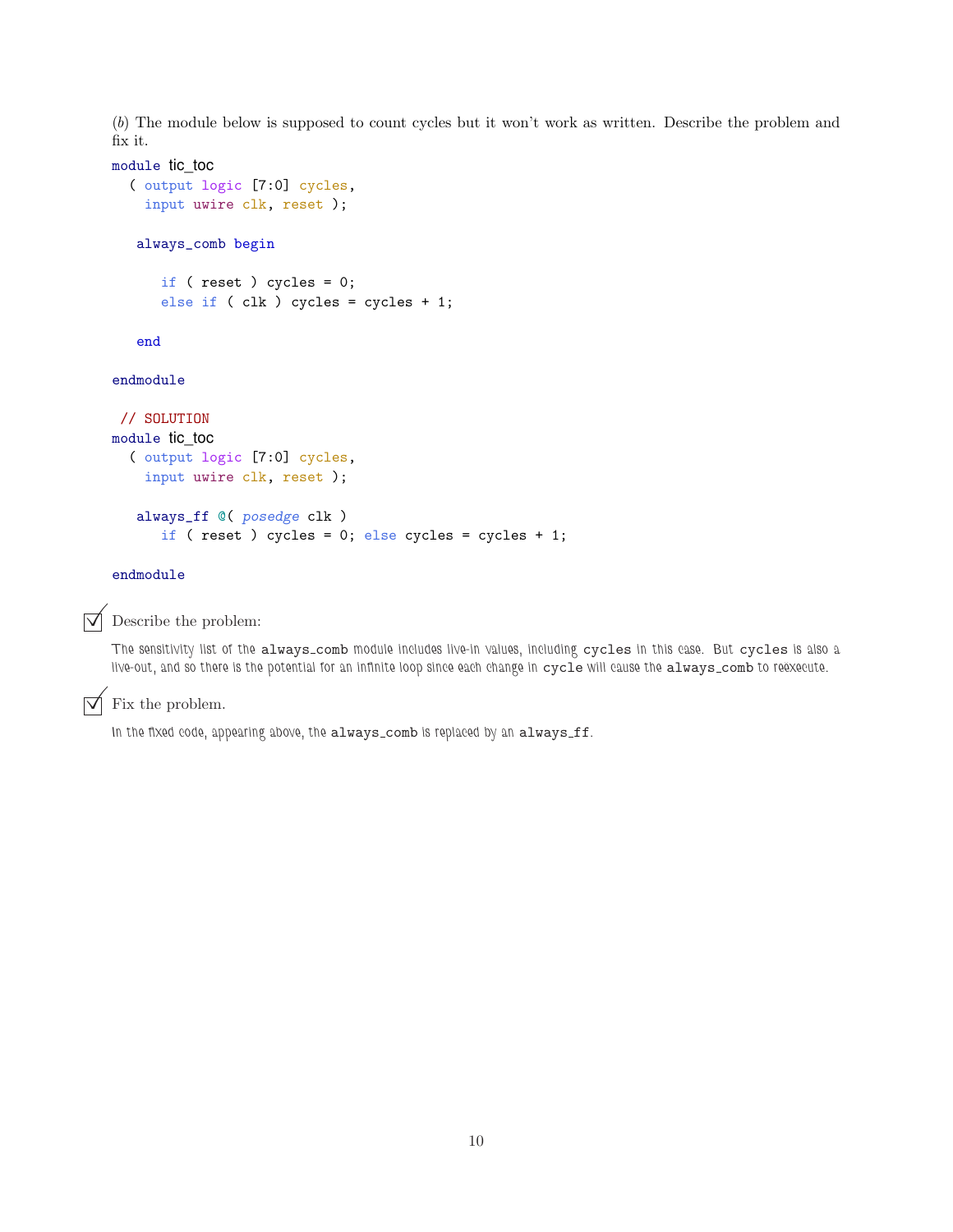Problem 5: [25 pts] Answer each question below.

(a) Appearing below is synthesis data showing the clock period of degree-m sequential workfront multipliers and degree-m sequential regular (dm) multipliers for sizes  $m = 1$ ,  $m = 2$ ,  $m = 4$ , and  $m = 8$ .

| Module Name              | Area   | Period | Period | Total   |
|--------------------------|--------|--------|--------|---------|
|                          |        | Target | Actual | Latency |
| mult_seq_wfront_m_w32_m1 | 191334 | 1000   | 3766   | 241024  |
| mult_seq_wfront_m_w32_m2 | 205303 | 1000   | 3857   | 123424  |
| mult_seq_wfront_m_w32_m4 | 260182 | 1000   | 5266   | 84256   |
| mult_seq_wfront_m_w32_m8 | 351910 | 1000   | 7031   | 56248   |
|                          |        |        |        |         |
| mult_seq_dm_w32_m1       | 246818 | 1000   | 31113  | 995616  |
| mult_seq_dm_w32_m2       | 279486 | 1000   | 30994  | 495904  |
| mult_seq_dm_w32_m4       | 314724 | 1000   | 32127  | 257016  |
| mult_seq_dm_w32_m8       | 408659 | 1000   | 31251  | 125004  |

As m increases the clock period of the workfront multiplier increases by a significant amount, while the period of the sequential multiplier barely changes. Why?

Why does the workfront period increase so much more than that of the regular multiplier?

The critical path of a degree-m workfront multiplier passes through  $m$  binary-full adders (BFAs), whereas the critical path for the degree-m regular multiplier passes through  $m - 1 + 2w$  BFAs (or  $m - 1 + w$  for the streamlined version). For the workfront multipliers the BFA part of the critical path length increases by a factor of 8 when the degree increases from  $m=1$  to  $m=8$ . In contrast the BFA component of the critical path for the regular multipliers increases by a factor of  $\frac{64+7}{64}\approx1.11$ . That's a much smaller increase and its effect is harder to see (that is  $1.11\times 31113\neq 31251$ ) because the synthesis program can do more to optimize longer critical path lengths.

Let  $p_w(m)$  and  $p_r(m)$  denote the clock period of the degree-m workfront and regular multipliers. Show expressions for  $l_w(m)$  and  $l_r(m)$ , the latencies of these multipliers.

Finish the following expression for latency:  $l_w(m) = p_w(m) | \times 2\lceil w/m \rceil$ 

Solution is boxed above. The workfront multiplier requires  $2\lceil w/m \rceil$  clock cycles to compute a solution. That's twice as many cycles as the regular multiplier, but the clock period is much lower.

Finish the following expression for latency:  $l_r(m) = p_r(m) \sqrt{\times [w/m]}$ 

Solution is boxed above. The regular multiplier requires  $[w/m]$  clock cycles to compute a solution. That's half the number of cycles of workfront, but the period is much longer.

(b) The reasoning in the statement below is, as of this writing, incorrect. Provide the correct reason to not spend time on multiplier modules.

"One should not spend time trying to develop efficient multiplication hardware because the synthesis program is very good at optimizing logic and will synthesize something at least as good as a human can."

 When working on a design that makes heavy use of multiplication one should just use multiplication operators and not try to implement your own because:

The problem with the statement above is that as of this writing, we can't expect a synthesis program to discover faster equivalent versions of circuits that we enter for circuits of any complexity. For example, the synthesis program does not come close to optimizing the behavioral merge module from Homework 5 to the performance of a Batcher merge module. There are two reasons for using multiply operators. First, we expect that humans have provided the synthesis program with a library of different multiplier designs that the synthesis program will choose from. We don't expect our designs to be better than the designs produced by these humans. The second reason is that by using multiplication operators rather than providing your own modules, the synthesis program might be able to apply algebraic simplifications to some expressions.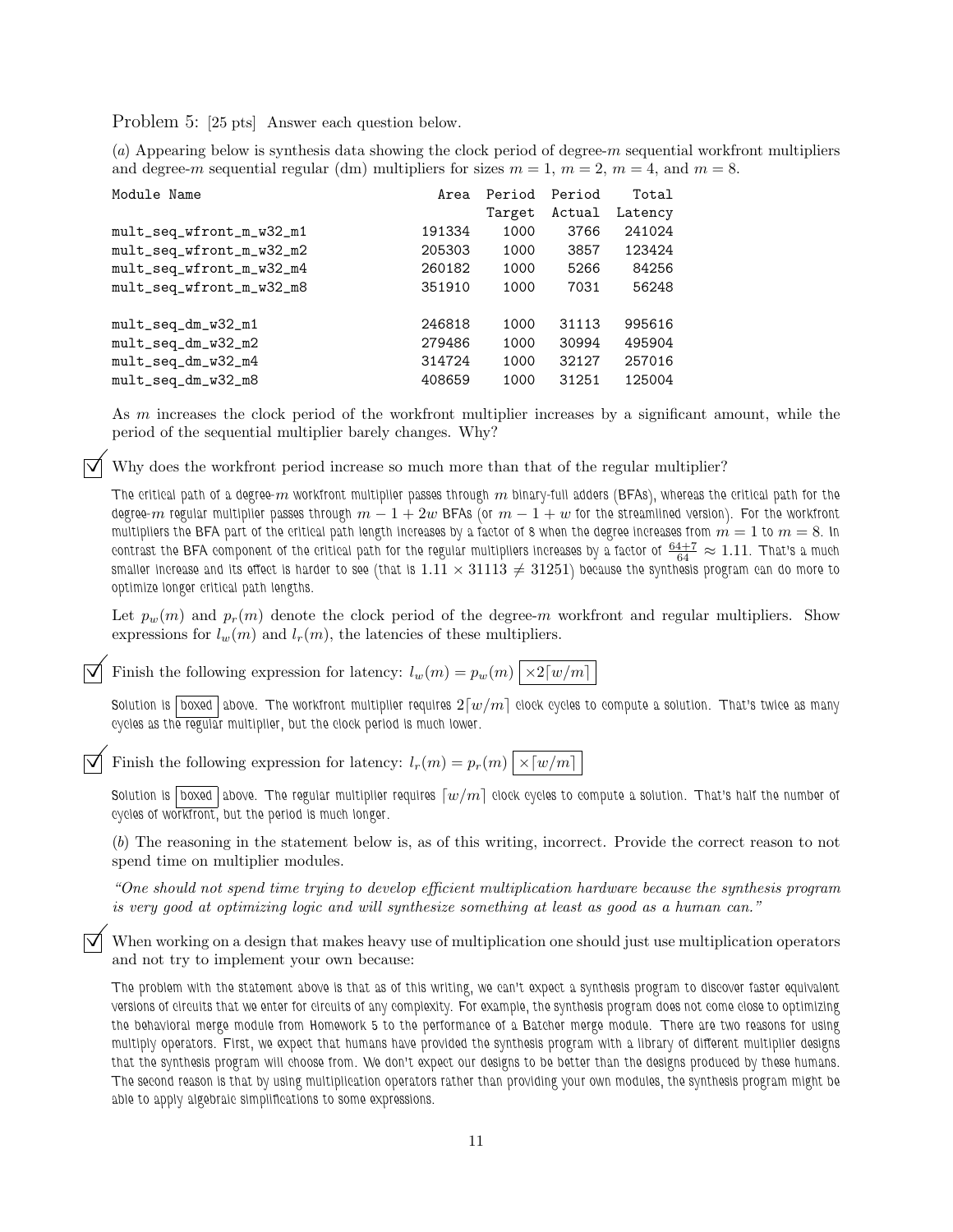(c) Sequential multipliers S0 and S1 have the same latency and cost, but the clock period for S1 is lower than S0.

## $\overrightarrow{\mathcal{M}}$  Which is preferred?  $\overrightarrow{\mathcal{M}}$  Explain.

Both multipliers have the same cost, latency, and throughput. If no other factors are important then either one could be used. Generally sequential logic uses more power at higher frequencies and so the higher clock period, and so S0, is preferred.

Note that since the clock period of S1 is lower, it must require more cycles to compute a product than S0. For example, suppose that the period for S1 was 0.5 ns and the period for S0 was 1 ns. Suppose that S1 took 10 cyc to compute a product. The problem states that the latency of S0 and S1 are the same, therefore S0 must take  $5 \, \mathrm{cyc}$ .

Pipelined multipliers P0 and P1 have the same latency and cost, but the clock period for P1 is lower than P0.

 $\overrightarrow{\mathcal{p}}$  Which is preferred?  $\overrightarrow{\mathcal{p}}$  Explain.

Because these multipliers are pipelined the clock frequency determines throughput. Therefore P1, which has the higher higher clock frequency, will have higher throughput.